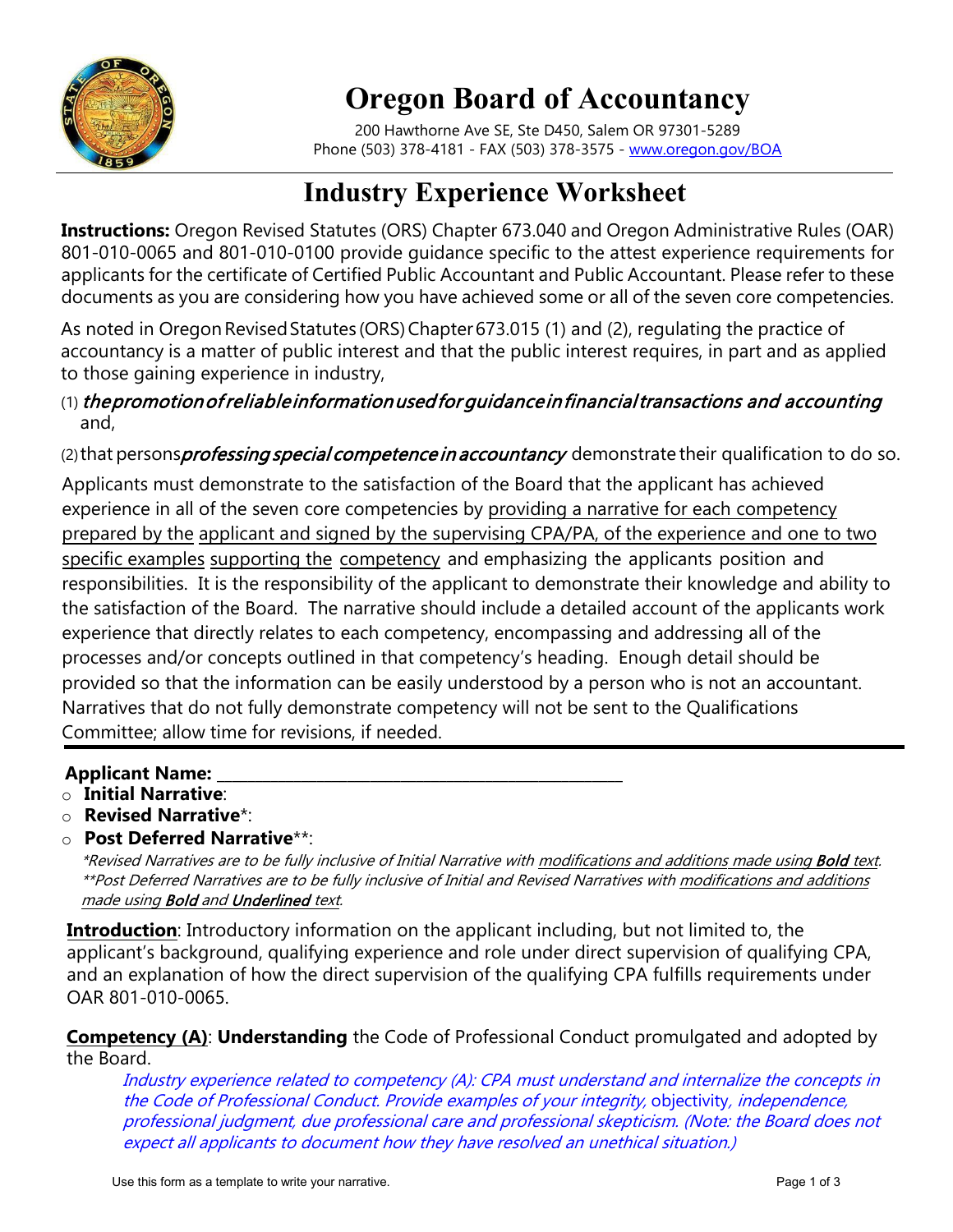**Competency (B)**: **Ability** to assess achievement of a client's objectives by **demonstrating**  knowledge of various business organizations, **understanding** the objectives and goals of business entities, **ability to develop and analyze** performance measures and critical success factors, and **understanding** of the economic and regulatory trends that affect the environment of a business entity.

Industry experience related to competency (B): CPA must be able to understand the internal workings and external environment of a business. Provide examples where you have assessed the objectives and goals; performance measures; critical success factors; and the economic and regulatory trends that affect your company and your company's industry.

**Competency (C)**: Experience in **preparing** working papers that include sufficient relevant data to support the **analysis** and conclusions required by the applicant's work.

Industry experience related to competency (C): Provide examples where you have documented an analysis of a financial accountancy issue affecting your company from the collection and summarization of financial data to the identification of alternative conclusions such that others of equal training and experience can trace information to source data and draw similar conclusions. Provide specific details and examples of your documentation methods.

**Competency (D): Understanding** transaction streams and information systems, including the ability to **understand** how transactions aggregate at the organizational level, to **infer** how transactions impact the organization as a whole, and to **evaluate** the integrity and reliability of various client information systems, including relevant computer aspects.

Industry experience related to competency (D): A CPA must understand how revenue and expenses are initially recorded and the controls in place that support competent summarization in order to evaluate the accuracy of financial information. Please provide examples of your evaluation of an accounting

**Competency (E)**: Skills in risk and verification demonstrated by a sufficient **understanding** of accounting and other information systems to: (A) **assess** the risk of misstatement in an information system; (B) **obtain** sufficient relevant data based on the risk of misstatement and the nature of the engagement to **determine** the appropriateness of underlying data in terms of its completeness, existence and occurrence, valuation and allocation, rights and obligations, presentation and disclosures.

Industry experience related to competency (E): A CPA must design specific procedures that pinpoint individual weaknesses and, based on results, conclude whether financial statements are accurate. Please provide examples of your evaluation of the risks of misstated financial data within a company and the tests used to substantiate data accuracy. Include in your examples measures taken to corroborate data accuracy and conclusions you drew from the results.

**Competency (F)**: Skills in **decision making, problem solving, critical analytical thinking**  including the ability to **evaluate** and **interpret** sufficient relevant data in a variety of engagements and settings. For example, the candidate must **evaluate** a client's cash flow, profitability, liquidity, solvency, operating cycle, achievement of management's plans, accomplishment of service efforts and systems reliability.

Industry experience related to competency (F): A CPA must have varied experience analyzing accounting data and possess abstract problem solving skills to properly interpret it. Please provide examples of your ability to identifying significant data trends for your company and the impact of the trends on both a short and long term basis. Include here your ability to conduct and conclude on technical accounting research in interpreting the impact of the data trends to the financial reports of your company.